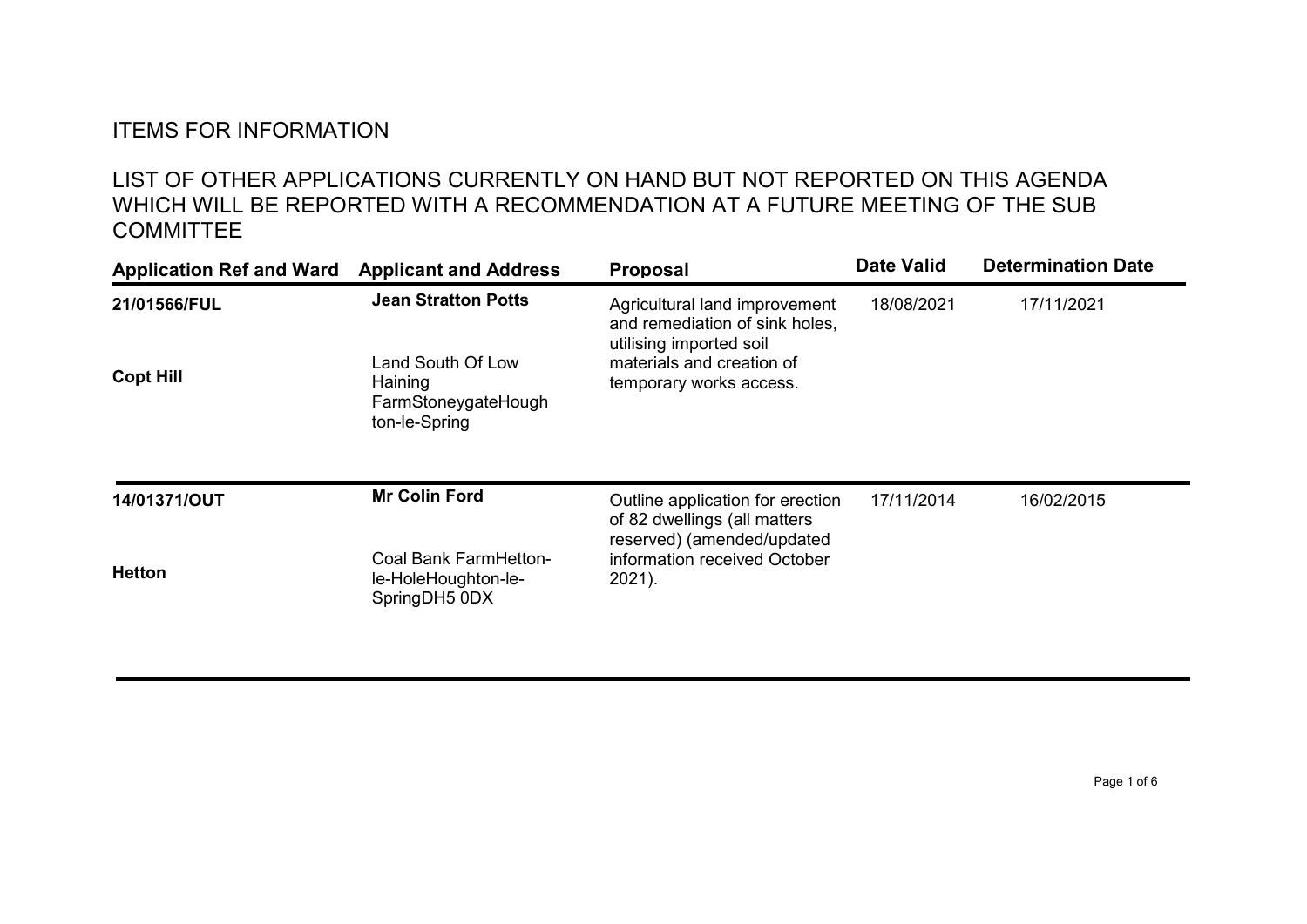| <b>Application Ref and Ward</b> | <b>Applicant and Address</b>                                                                             | <b>Proposal</b>                                                                                   | <b>Date Valid</b> | <b>Determination Date</b> |
|---------------------------------|----------------------------------------------------------------------------------------------------------|---------------------------------------------------------------------------------------------------|-------------------|---------------------------|
| 20/00134/LP3                    | <b>City Development</b>                                                                                  | Installation of solar panels to<br>roof of existing building, solar<br>carports within carparking | 05/02/2020        | 01/04/2020                |
| <b>Hetton</b>                   | <b>Evolve Business</b><br>CentreCygnet<br><b>WayRainton Bridge</b><br>SouthHoughton-le-<br>SpringDH4 5QY | area and associated battery<br>storage.                                                           |                   |                           |
| 21/01174/SUB                    | <b>Gentoo Group Limited</b>                                                                              | Erection of 84 residential<br>dwellings (Class C3)                                                | 17/05/2021        | 16/08/2021                |
| <b>Hetton</b>                   | <b>Land South West</b><br>OfCragdale<br>GardensHetton-le-<br>HoleHoughton-le-<br>Spring                  |                                                                                                   |                   |                           |
| 21/00603/FUL                    | <b>Persimmon Homes</b><br>(Durham)                                                                       | Construction of 275 dwellings<br>(use class C3).                                                  | 22/04/2021        | 12/08/2021                |
| <b>Hetton</b>                   | <b>Land East OfNorth</b><br>RoadHetton-le-<br>HoleHoughton-le-<br>Spring                                 |                                                                                                   |                   |                           |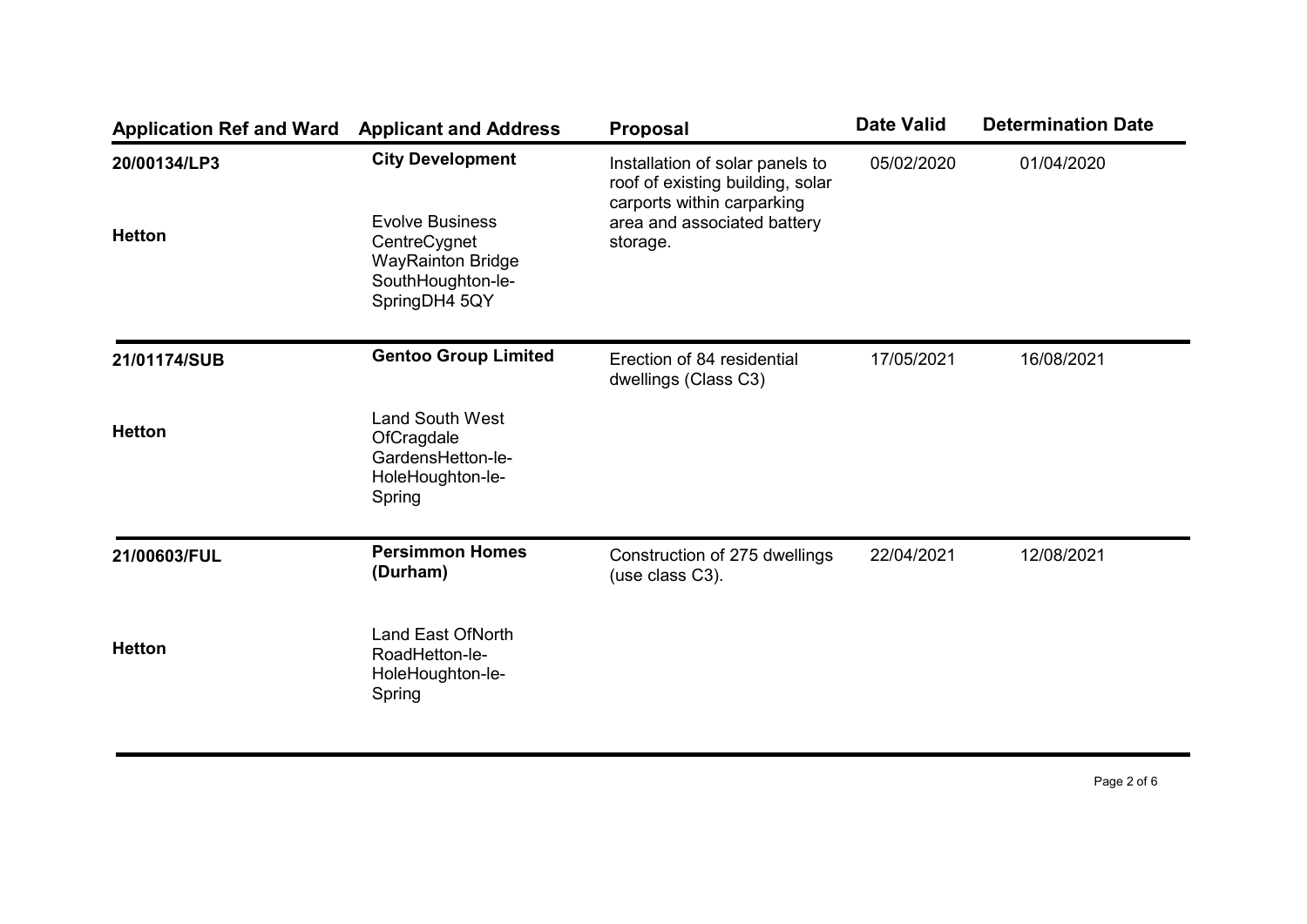| <b>Application Ref and Ward</b> | <b>Applicant and Address</b>                                                                        | <b>Proposal</b>                                                                                                     | <b>Date Valid</b> | <b>Determination Date</b> |
|---------------------------------|-----------------------------------------------------------------------------------------------------|---------------------------------------------------------------------------------------------------------------------|-------------------|---------------------------|
| 17/00589/FUL                    | <b>Persimmon Homes</b><br>Durham                                                                    | Demolition of existing<br>scrapyard and Cosyfoam<br>industrial unit and erection of<br>252 no residential dwellings | 21/03/2017        | 20/06/2017                |
| Houghton                        | Land AtLambton<br>LaneHoughton-le-<br>Spring                                                        | with associated access,<br>landscaping and infrastructure<br>(AMENDED DESCRIPTION -<br>FEBRUARY 2019).              |                   |                           |
| 17/02445/FUL                    | <b>Persimmon Homes</b><br>Durham                                                                    | Erection of 141no. residential<br>dwellings with associated<br>access, landscaping and<br>infrastructure (Phase 2). | 21/12/2017        | 22/03/2018                |
| Houghton                        | Amended plans submitted<br>Land North Of Coaley<br>LaneHoughton Le<br>July 2018.<br>SpringNewbottle |                                                                                                                     |                   |                           |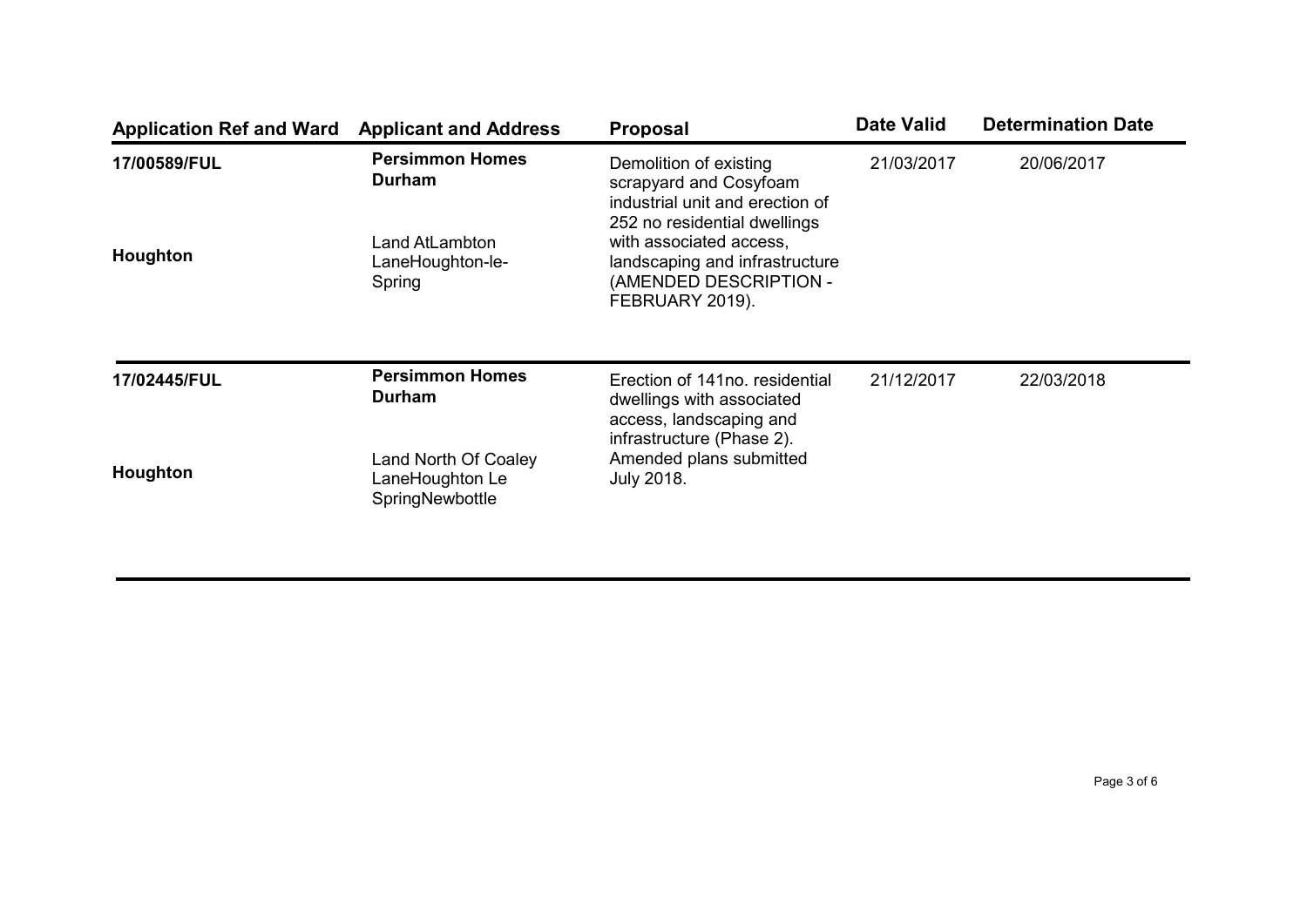| <b>Application Ref and Ward</b> | <b>Applicant and Address</b>                                                                          | <b>Proposal</b>                                                                                   | <b>Date Valid</b> | <b>Determination Date</b> |
|---------------------------------|-------------------------------------------------------------------------------------------------------|---------------------------------------------------------------------------------------------------|-------------------|---------------------------|
| 19/01446/FUL                    | <b>Karbon Homes</b>                                                                                   | Erection of 36 dwellings with<br>associated works, including<br>relocation of a substation        | 24/09/2019        | 24/12/2019                |
| Houghton                        | <b>Land Off Hutton Close</b><br><b>And Ninelands</b><br>Houghton Le Spring                            | (additional information<br>uploaded 07.10.2021).                                                  |                   |                           |
| 19/01743/MAW                    | <b>The Durham Company</b><br>Ltd                                                                      | Part retrospective application<br>for the erection of a picking<br>station for sorting recyclable | 13/12/2019        | 13/03/2020                |
| Houghton                        | The Durham<br>CompanyHawthorn<br>HouseBlackthorn<br>WaySedgeletch<br>Industrial<br>EstateHoughton-le- | materials.                                                                                        |                   |                           |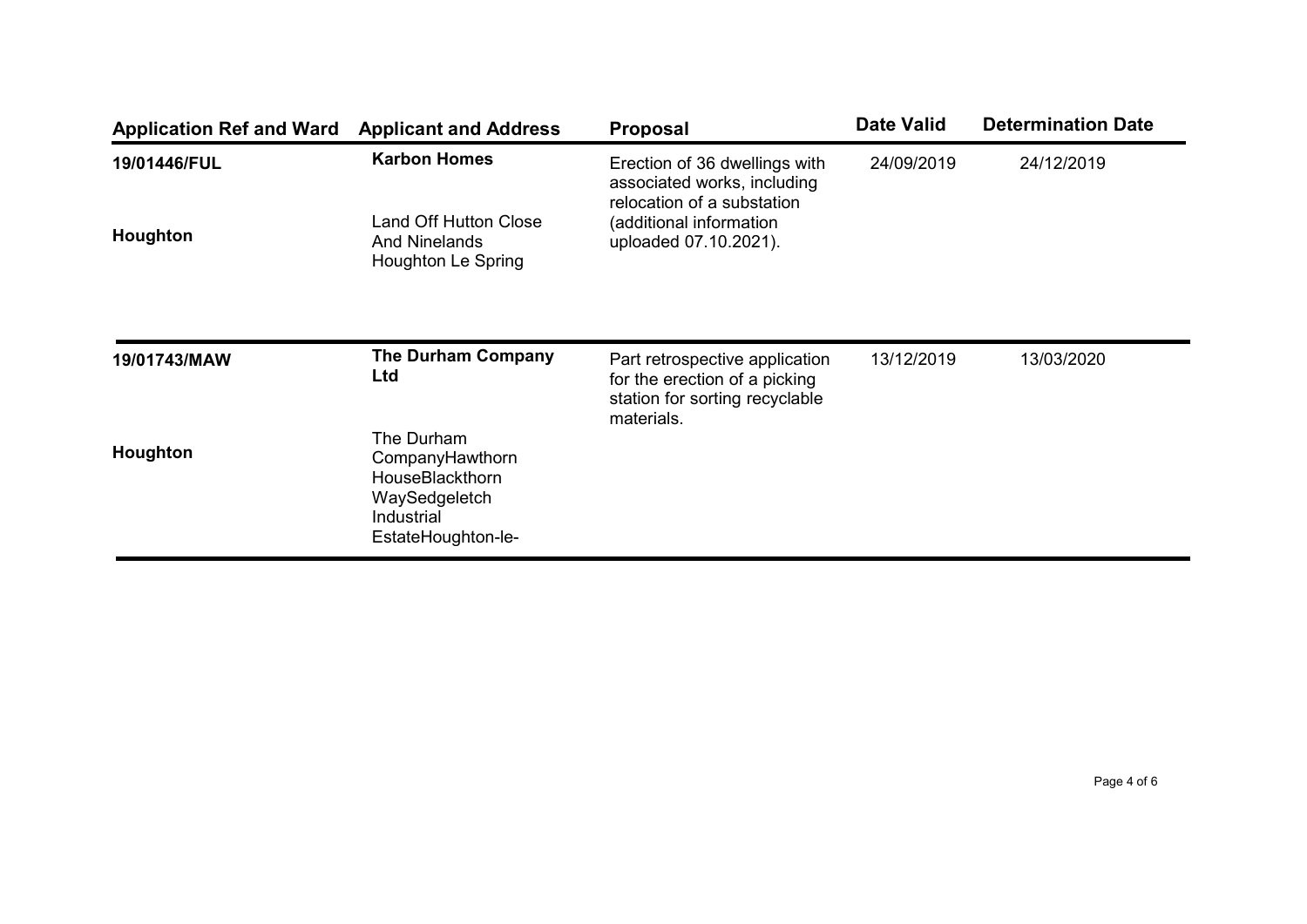| <b>Application Ref and Ward</b>         | <b>Applicant and Address</b>                                                             | <b>Proposal</b>                                                                                                                                                                                                                                    | <b>Date Valid</b> | <b>Determination Date</b> |
|-----------------------------------------|------------------------------------------------------------------------------------------|----------------------------------------------------------------------------------------------------------------------------------------------------------------------------------------------------------------------------------------------------|-------------------|---------------------------|
| 21/01409/FUL                            | <b>Russell Foster Tyne</b><br>and Wear Sports<br><b>Foundation</b>                       | Change of use from playing<br>fields to private garden.                                                                                                                                                                                            | 02/08/2021        | 01/11/2021                |
| Houghton                                | The Russell Foster<br><b>Football Centre Staddon</b><br>WayHoughton-Le-<br>SpringDH4 4WL |                                                                                                                                                                                                                                                    |                   |                           |
| 21/00605/OU4<br><b>Washington North</b> | C/O Agent<br>Land To The East<br>OfInfiniti<br><b>DriveWashington</b>                    | <b>Application for Outline</b><br>Planning Permission with all<br>matters reserved for the<br>erection of industrial units for<br>light industrial, general<br>industrial and storage and<br>distribution uses with ancillary<br>office floorspace | 16/03/2021        | 15/06/2021                |